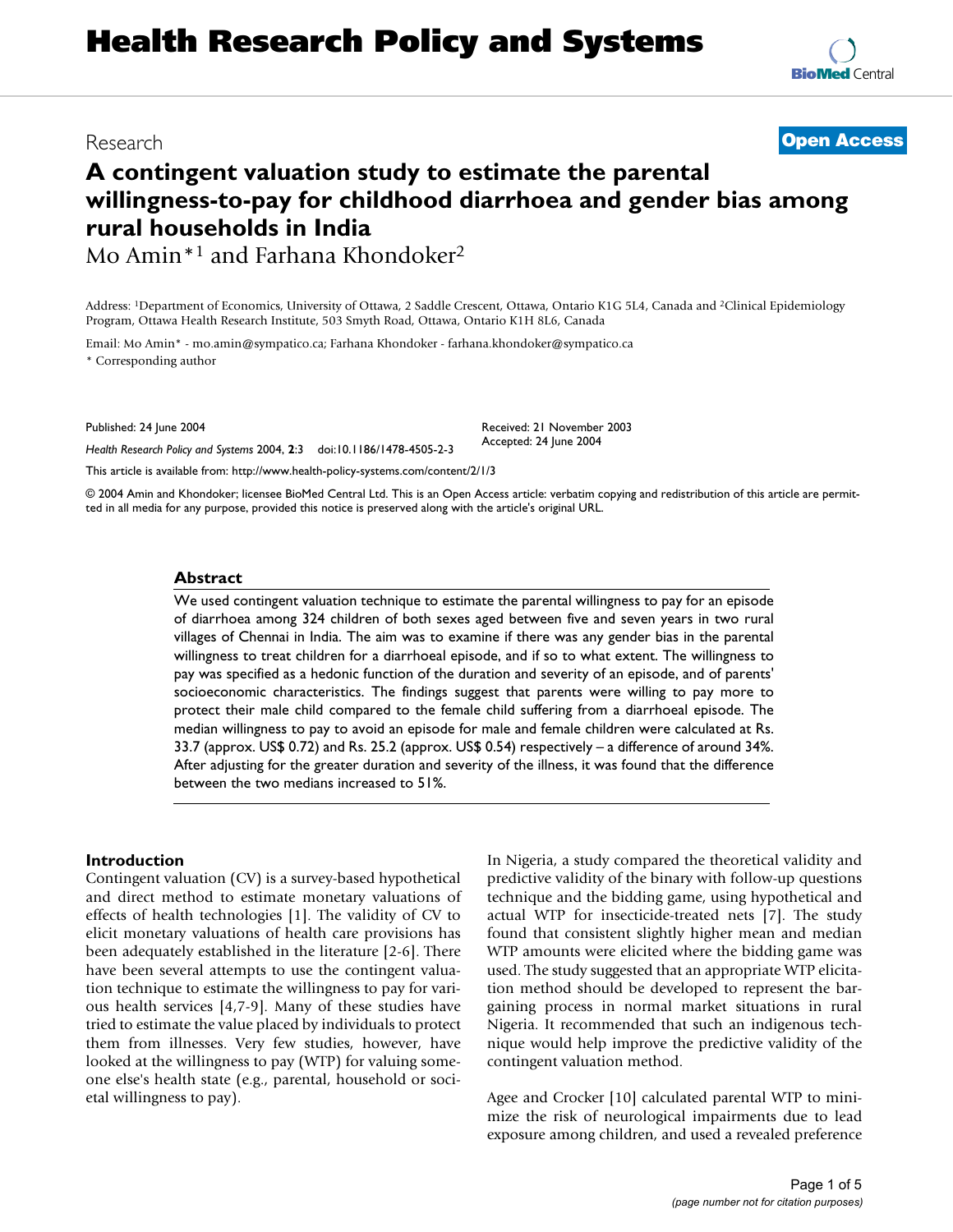approach based on the parents' decision to obtain a chelation therapy for their child. They, however, failed to estimate WTP to reduce risks of adult neurotoxicity that are smaller than risks among children.

Viscusi et al. [11] used CV to estimate WTP to avert the risk of injury from using household pesticides. The study indicated that parents place more value on their children's lives compared to their own lives. However, the study failed to recognize the effects of parental altruism and the severity of injuries.

Papatheofanis [12] used CV to estimate WTP for PET among suspected lung cancer patients. A self-administered questionnaire was used, and included questions on demographic information, perceived risk of malignancy, and perceived life expectancy given a diagnosis of malignancy. Respondents were asked to indicate their WTP for PET in US dollars.

Finally, Liu et al. [13] used CV to estimate mother's WTP for her own and her child's health in Taiwan. The study used a structured bidding process questionnaire to capture maternal WTP. The results suggest that mother's WTP for her child's health was higher than that for her own health. The study, however, did not take into account the altruistic maternal nature in the analysis, which could partly justify higher maternal WTP for her child's health.

In this paper, we aimed to apply the contingent valuation technique to estimate the parents' willingness to pay for their child's diarrhoeal episode in rural India. The main objective was to explore whether or not parents' systematically valued their children differently on the ground of their child's gender, and if so to what extent does this valuation-based discrepancy exists between genders. It was hypothesized that different parental behaviour towards seeking treatment for their child on the ground of gender would have serious social policy implications. The undervaluation of female children by parents when it comes to treating a disease may elicit the direction and extent of other important parental valuations that may have major impacts on societal development, such as parental valuation about education, human rights, social justice and gender equity.

## **Methods**

Data were collected during May-June and November-December of 2000 to capture the possible seasonal effects of diarrhoea. Two rural villages north of Chennai in Tamilnadu Province were selected. The two villages were adjacent to each other and had two rural dispensaries each. The sample cluster was chosen in such a manner that households would be at equidistance from either of the two dispensaries. This was done in order to minimize WTP contamination due to distance and transportation. The sample population was randomly drawn and consisted of 250 households with children from both sexes. Households with two children (one boy and one girl) between five and seven years of age were only included in the sample. It was speculated that there might be differences in valuation if one child was a seven-year old and the other was a three-year old. In total, there were 324 children in the study population.

We used two questionnaires for data collection. We used a structured questionnaire with open-ended fields to obtain the socioeconomic information including income, employment and household ownership related information, health status including previous history of diarrhoea in the preceding three months, duration and severity, etc. The definition of diarrhoea, its symptoms, duration, and severity were properly explained to each household respondent. WTP for an episode of diarrhoea was asked to both parents (mother and father), and a mean value was calculated and used as the parental WTP in the analysis.

We used a binary-preference questionnaire with bidding options for valuation purposes. Each respondent was offered an initial bid of Rs. 10, followed by Rs. 25 and Rs. 35. The use of a common initial bid helped prevent any initial biases on the difference between valuations by different households. Three-point bidding was used, which meant that the bidding ended after the third bid with an open-ended question and the amount stated at that bid was the WTP [7].

We estimated the values to parents in rural Madras of protecting their children against a minor diarrhoeal episode using the contingent valuation. Parental values were captured through parents' willingness to pay (the mean WTP) to treat a diarrhoeal episode. In our analysis, the willingness to pay was specified as a hedonic function of the duration and severity of a diarrhoeal episode, and of parents' socioeconomic characteristics. Hedonic methods use regression analysis to adjust for quality changes in price indices. Correcting for changes in quality is essential in measuring the value of goods and services. The changes in willingness to pay values with changes in severity and duration of illness were also assessed through sensitivity analysis. In other words, we presented parents with different scenarios by varying the degree of severity and the length of an episode. The gender of child was used as a marker to examine if there was any difference in parental valuation as elicited by contingent valuation between the male and female child.

The willingness to pay to avoid an episode of diarrhoea among children was modelled as a linear function of the respondent's characteristics and the severity of illness. We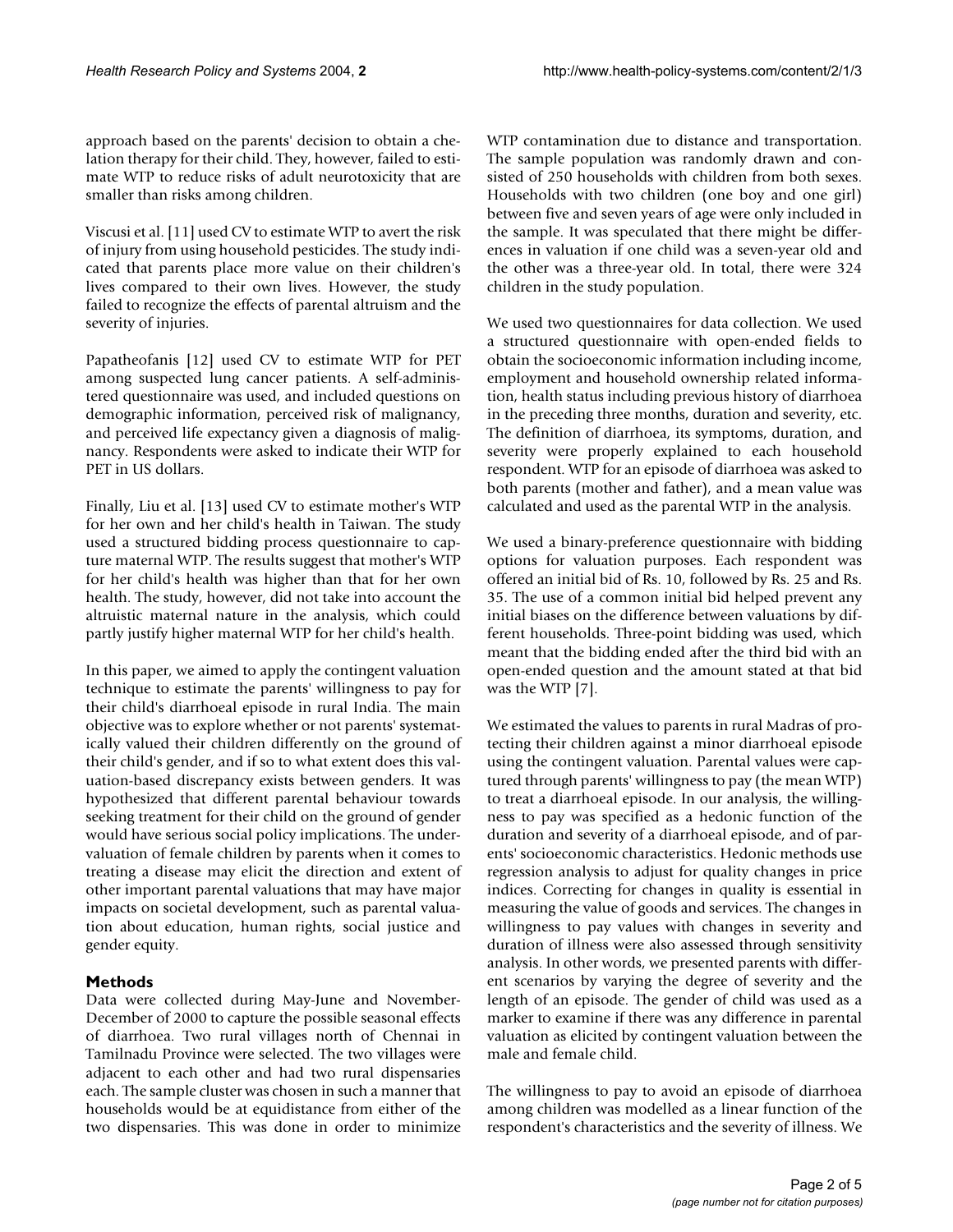| Variable    | <b>Definition</b>                              | Mean $(S.D.^A)$            |
|-------------|------------------------------------------------|----------------------------|
| <b>LINC</b> | Log of monthly household income (Indian Rs.)   | 2,860 (0.522)              |
| M EDU       | Years of mother's education                    | 2.35 (1.078)               |
| F EDU       | Years of father's education                    | 3.70(2.166)                |
| <b>MAGE</b> | Mother's age                                   | 29.45 (3.989)              |
| <b>FAGE</b> | Father's age                                   | 34.31 (3.778)              |
| <b>GEN</b>  | Gender of the child (male/female)              | 178 (Male); 146 (Female)   |
| C MALE      | Dummy $= 1$ if child is male                   | 0.549                      |
| C AGE       | Child's age                                    | 5.82 (Male); 5.54 (Female) |
| C DUR       | Duration of the last diarrhoeal episode        | 2.351 (6.878)              |
| C DOC       | Dummy $= 1$ if child went to see a doctor      | 0.732                      |
| C SCHL      | No. of child's lost school days                | 0.665                      |
| F WORK      | No. of father's lost working days              | 0.448                      |
| F CHRONIC   | Dummy $= 1$ if father has a chronic disease    | 0.077                      |
| M CHRONIC   | Dummy $= 1$ if mother has a chronic disease    | 0.113                      |
| C CHRONIC   | Dummy = 1 if child has a chronic disease       | 0.166                      |
| <b>VILL</b> | Dummy $= 1$ if respondent resides in village 1 | 0.633                      |

<span id="page-2-0"></span>**Table 1: Variable definitions and descriptive statistics**

a S.D. values for dummy variables are omitted since they can be calculated from √(m-m<sup>2</sup>), where m is the fraction in the sample.

estimated the equation using the Maximum Likelihood method under the assumption that WTP was distributed log normally. Alternative distributional assumptions, such as logistic, exponential, and Weibull were rejected in favor of the lognormal distribution using a likelihoodratio test. The explanatory variables are defined, and summary statistics are provided in Table [1](#page-2-0).

Table [1](#page-2-0) shows the socioeconomic characteristics included in the analysis. It was anticipated that the income effect would be positive on WTP. Additionally, it was expected that education (especially mother's education) and age could have positive effects on WTP for child health. The absence of any chronic disease was a proxy for the overall health status, and was captured by three dummy variables (i.e., F\_CHRONIC, M\_CHRONIC, C\_CHRONIC). It was hypothesized that respondents with chronic disease would exhibit higher WTP to avoid an episode of diarrhoea if the marginal disutility of poor health was increasing [14]. The gender of the child was represented by C\_MALE and C\_FEMALE. Further, doctor's consultation was included to understand parental responsiveness to treatment of the disease.

The duration of illness was measured by the logarithm of the number of days of illness (e.g., Log\_C\_DUR). It was assumed that the disutility of illness would increase with the severity and duration. Severity was measured by the number of father's lost working days and the number of child's lost school days (e.g., F\_WORK, C\_SCHL).

## **Discussion**

Unlike many studies involving contingent valuation tech-

## **Results**

The regression model was specified for the two gender types. The regression estimates are provided in Table [2.](#page-3-0)

The results indicated that WTP increased with the household income, and there was gender bias against the male child as income level increased. Education had a positive effect on WTP with increased education level favouring the male child. WTP also increased with the duration and severity of illness.

In order to determine if the effects of illness duration and severity on WTP differed between male and female children, we used a likelihood-ratio test for the equality of illness coefficients between comparable specifications. The chi-square statistic for comparing duration, doctor-visit, father's work loss, and child's school loss coefficients was 23.42 (degrees of freedom = 5). However, the value was much higher than the appropriate critical value for the indicated degrees of freedom. Therefore, the hypothesis of parameter homogeneity between two sexes was rejected.

The median WTP for both groups of children were calculated at the corresponding sample means of the independent variables. Table [2](#page-3-0) suggests that the median WTP for male and female child were Rs. 57.00 and Rs. 37.50, respectively. The calculation of 95% confidence interval around the median yielded ranges of Rs. 38.00 – 85.00 (i.e., US\$ 0.72–1.82) and Rs. 25.00 – 54.00 (i.e., US\$ 0.54–1.15) for male and female child, respectively.

nique to estimate WTP for individual health state, we used CV to gauge parental WTP for their child's diarrhoeal epi-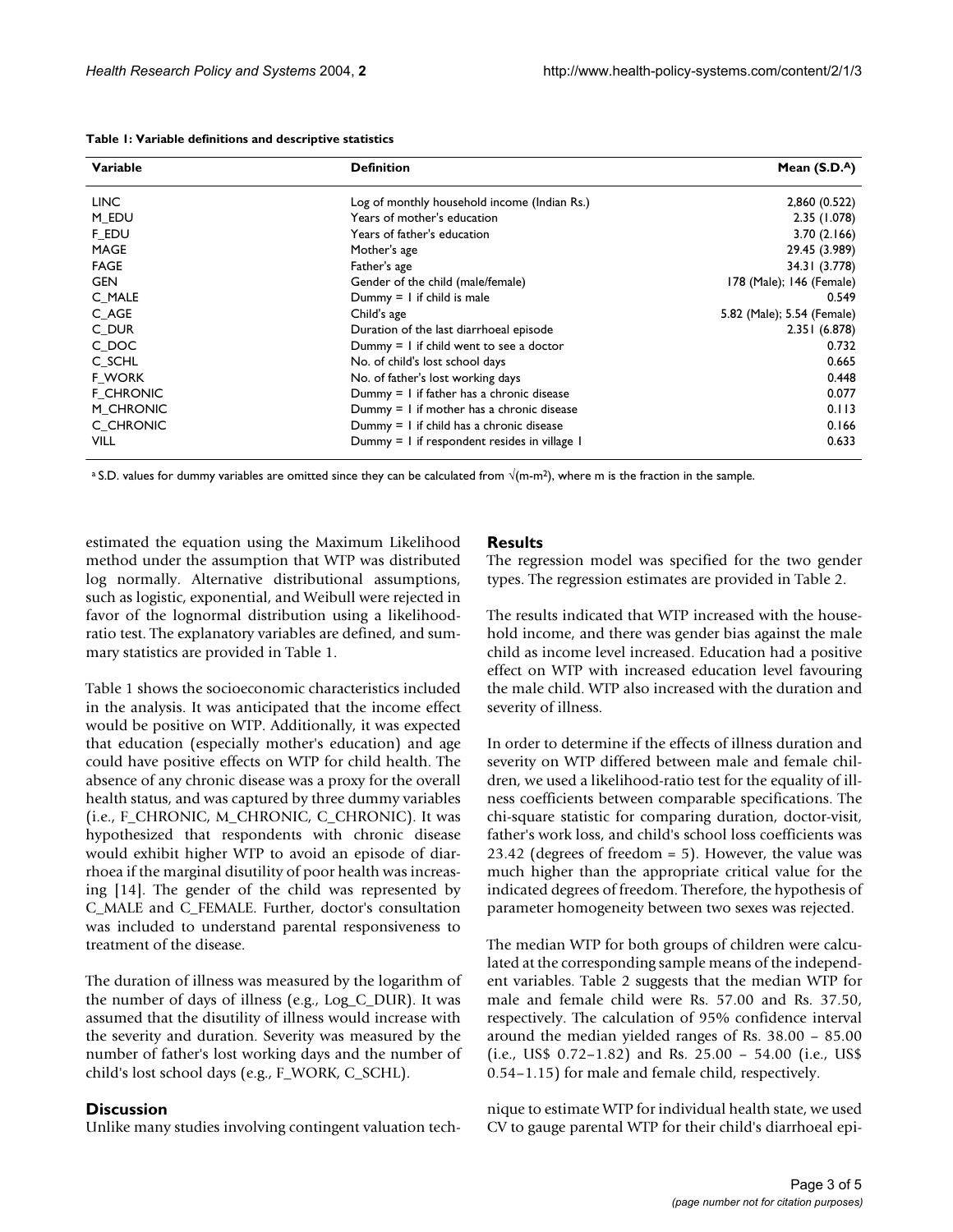<span id="page-3-0"></span>

|  |  |  | Table 2: Estimated parental WTP for treating a diarrhoeal episode in rural India a |  |
|--|--|--|------------------------------------------------------------------------------------|--|
|--|--|--|------------------------------------------------------------------------------------|--|

| Variable                | <b>Male Child</b> | <b>Female Child</b> |
|-------------------------|-------------------|---------------------|
| Intercept               | 4.665(2.226)      | 2.113(2.065)        |
| <b>LINC</b>             | 0.403(2.218)      | 0.451(2.337)        |
| M_EDU                   | 0.445(2.876)      | 0.166(1.776)        |
| F_EDU                   | 0.366(2.176)      | 0.220(1.967)        |
| M_AGE                   | 0.022(0.997)      | 0.018(0.001)        |
| F_AGE                   | 0.009(0.267)      | 0.007(0.215)        |
| C_MALE                  | 0.336(1.965)      | 0.155(1.847)        |
| C_AGE                   | 0.012(0.044)      | 0.008(0.018)        |
| Log_C_DUR               | 0.157(1.682)      | 0.168(1.826)        |
| C_DOC                   | $-0.162(0.388)$   | $-0.101(0.099)$     |
| C_SCHL                  | 0.128(2.109)      | 0.112(1.885)        |
| F WORK                  | 0.227(1.258)      | 0.222(1.138)        |
| F CHRONIC               | 0.355(2.224)      | 0.301(1.867)        |
| M_CHRONIC               | 0.227(1.259)      | 0.201(1.156)        |
| <b>C_CHRONIC</b>        | 0.338(2.119)      | 0.276(1.887)        |
| $\sigma$                | 1.039             | 1.031               |
| Log Likelihood          | $-621.58$         | -589.56             |
| Median WTP (Indian Rs.) | 57.00             | 37.50               |
| 95% CI (Indian Rs.)     | $38 - 85$         | $25 - 54$           |

a Absolute value of asymptotic t-statistics in parentheses. Dependent variable is log (WTP)

sode. We used gender as a marker to distinguish parental WTP between male and female children. The setting of the study was in India, where it was generally perceived that parents favoured male children more than female children. This study shows that in terms of the willingness to pay for child's health care, parents differed on their valuations between sexes and were significantly biased towards male children. This differential valuation on the ground of gender raises some policy questions regarding societal development and broader social equity.

In general, we found that educated parents were more willing to pay for their child's health care compared to uneducated parents. In particular, the relationship was found to be stronger in the case of mother being educated. However, the results indicate that gender bias towards male children increased as parental education increased. Although, this result emanated from a small sample of rural households, the result nevertheless insinuates that gender bias does not necessarily diminish with higher educational attainment. If this relationship between parental education and valuation of children (as expressed by WTP) holds true for illness, it may well hold true for education, nutrition, access to information, and other social programmes. In other words, this disturbing trend of gender bias can give rise to an inequitable resource allocation between sexes that may lead to an imbalanced social development.

Similar relationship was found between WTP and household income. In general, well-off patients were willing to pay more than poorer households. However at the same time, well-off households were willing to pay more to treat the female child than the male child.

The study findings have a few limitations. We had surveyed only two rural villages in Chennai, India. Therefore, the generalisability of results is difficult to establish. We did not examine the degree of gender biasness by age of children, i.e., whether the age of the child had any influence on the parental willingness to pay. We did not examine the effect of WTP on family size (i.e., number of children in the household). It may be possible that households with less number of children may be willing to pay more for their children than households with large number of children. Finally, this study should be regarded as an exploratory study to examine parental valuation and gender bias in India.

## **Acknowledgement**

The research was carried out with grant assistance from the Commonwealth Foundation, United Kingdom. The authors would like to thank local interviewers and others who have helped in the realization of the study.

#### **References**

- 1. Tsuchiya A, Williams A: **Welfare economics and economic evaluation.** In: *Economic evaluation in health care: merging theory with practice* Edited by: Drummond MF, McGuire A. Oxford: Oxford University Press; 2001:27-28.
- 2. Drummond MF, O'Brien B, Stoddart GL, Torrance GW, editors: **Methods for the economic evaluation of health care pro-**